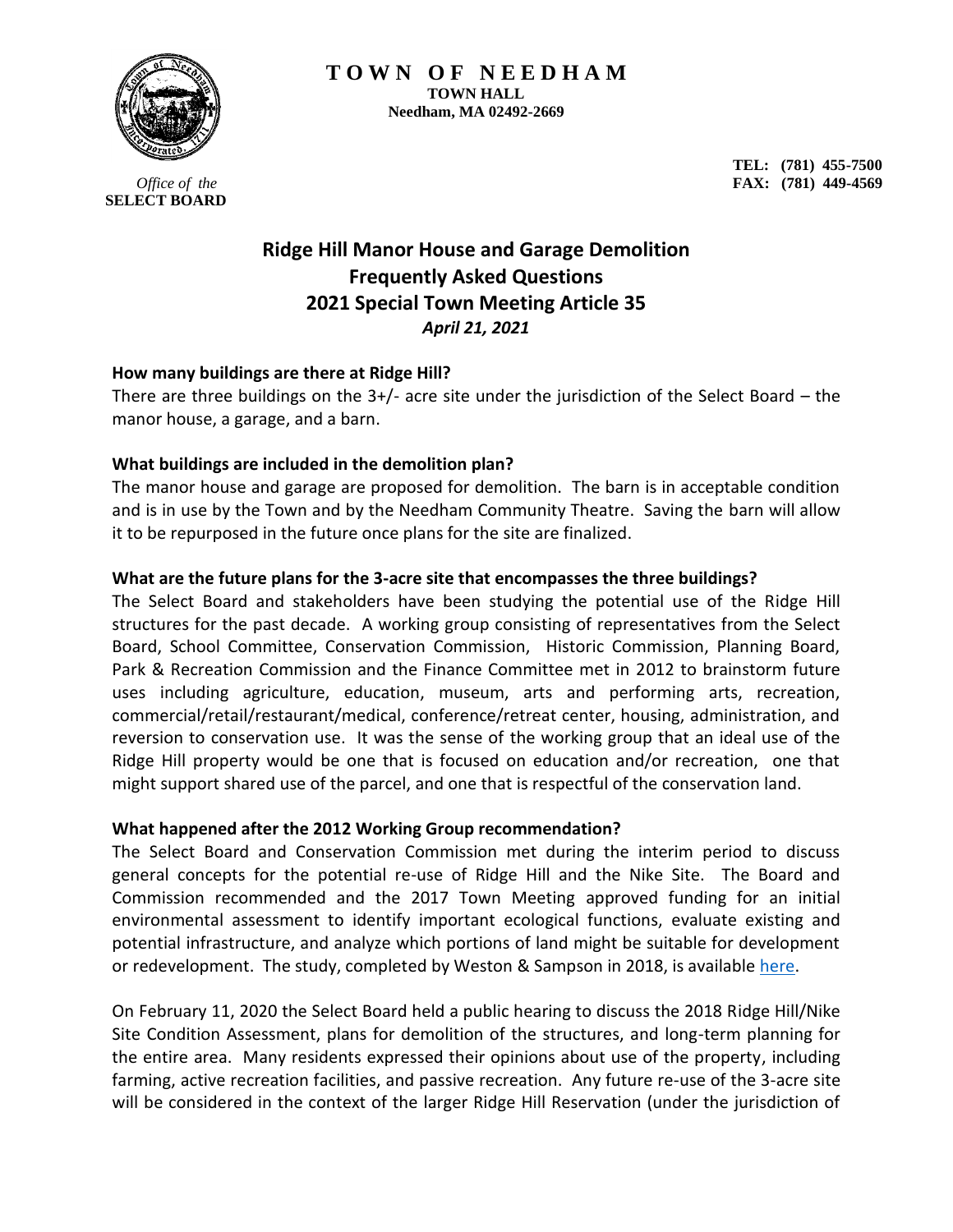the Conservation Commission) and the Nike Site (under the jurisdiction of the Select Board). There are no immediate plans for developing the Nike Site or the 3-acre portion of the Ridge Hill Reservation under the jurisdiction of the Select Board, and no project is included in the FY2022 – 2026 Capital Improvement Plan.

# **Why is the Town proposing to demolish the buildings?**

Over the past decade, the Town has prioritized capital improvements at the High School, the Memorial Park Fieldhouse, Fire Station #2, the Public Safety Building (Fire Station #1 and the Police Station), modular classrooms at the Mitchell School, the Rosemary Recreation Complex, and the Jack Cogswell Storage Building. Since no immediate use has been identified for the area, and given the physical condition of the strutures, the Select Board recommended to Town Meeting that funds be appropriated for a feasibility study and design of the demolition.

# **When was the feasibility/design of the demolition funded?**

Funding for the feasibility study was approved under Article 13 of the 2019 Annual Town Meeting.

# **What is the cost of the demolition?**

The Estate House and Garage Demolition Study, completed by Dore & Whittier, was presented to the Select Board on January 12, 2021 and is available [here.](http://www.needhamma.gov/DocumentCenter/View/23140/Ridge-Hill-Demo-Study-FINAL-R1-2020-11-03?bidId=) The current budget estimate is **\$650,000** and consists of:

- Demolition/Construction Tasks **(\$398,000**), including Site Preparation, Clearing & Earthwork, Hazardous Waste Remediation, Demolition, Site Improvements, Mechanical/Electrical/Plumbing, Escalation, and Design Contingency.
- General Requirements & Conditions/Bonds/Insurance/GC Fee (**\$72,600**).
- Designer Costs/Testing/Inspection/Moving etc. (**\$56,900**).
- Construction & Owner's Contingencies & Miscellaneous **(\$122,500**).

## **Why is the cost of the demolition so high?**

This project is a demolition and site restoration project. The project scope was detailed and conservatively estimated based on current construction/demolition costs, including escalation. The manor house and garage have hazardous building materials within the existing structures. These materials need to be professionally handled, abated and disposed per federal and state regulations as part of the demolition project. This comprises a major portion of the project cost, along with the size of the structures to be demolished.

## **Would it make sense to demolish the structures when a project is approved for the site?**

There is no plan for redeveloping the Ridge Hill property in the five-year capital improvement plan. Leaving the structures to deteriorate will be costly and raise safety and security issues. Once the demolition is complete, the risk of fire (and risks to first responders) and vandalism are eliminated. The site will be left as a clean slate if a project is proposed for this area in the future.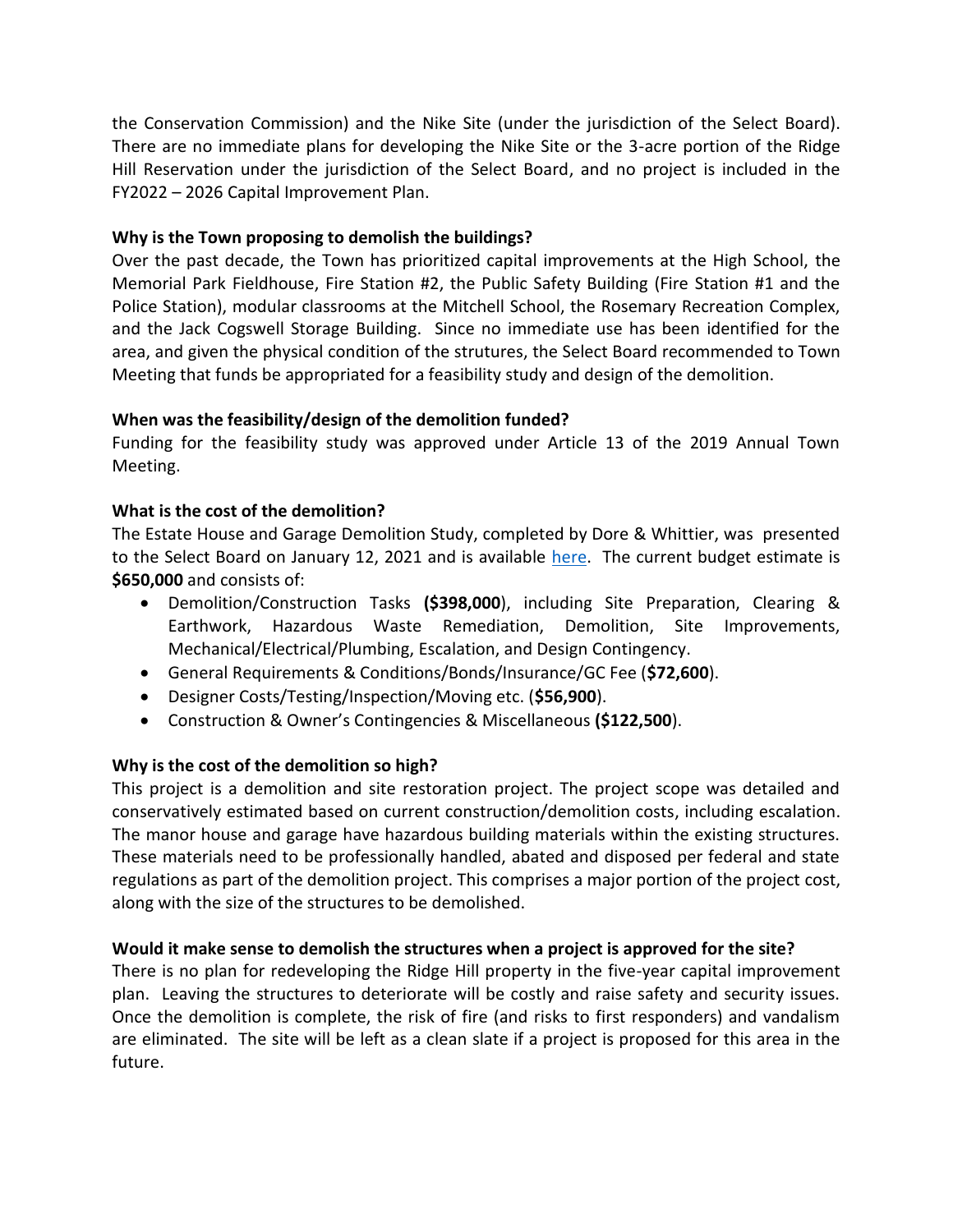## **What is the impact of delaying the demolition?**

Delaying the demolition will result in increased costs and safety concerns. Waiting to demolish the structures will increase the Town's costs due to overall escalation. As the building exterior (roofs and façade) continue to decay, there will be an incremental increase in decay and rot along with rodent and insect infestations, adding operating costs prior to demolition. As these items continue to decay, the Town's liability for the property will increase. While the area is somewhat active during the daylight hours, there is evidence of vandalism because the area is so isolated. There is a big concern about life safety and access. There are no code compliant life safety features in the manor house, and it is possible for individuals to gain access.

In their current state, none of the buildings has fire suppression or detection equipment tied into the Fire department. If a fire were to occur during the overnight hours, spread from one building to the others could be expected. Further spread to the adjacent conservation area is also a potential reality, due to the isolated location of these buildings. A fire would have significant time to spread and cause damage to the surrounding forested area. Connecting the structures to the wireless alarm system would be costly and will require electrical infrastructure to be reintroduced to the buildings, increasing the risk of fire.

## **Why can't the Town simply board up the windows to prevent vandalism?**

Boarding-up windows is used on a temporary basis as a short-term fix. If windows are boarded up and there is insufficient interior lighting, there is risk to anyone entering the facility, with or without permission.

## **What are the buildings being used for now?**

The Ridge Hill Manor House is being used for miscellaneous storage. The materials belonging to the Exchange Club will be relocated to the Memorial Park Fieldhouse and building maintenance items will be relocated to various buildings and the Daley Building. The Conservation Department also has items stored in the building, which will be relocated. The garage was used in the past by the Park & Recreation Department for its Outdoor Living Adventure program, that is now held elsewhere. The garage has been used in the past by the Parks & Forestry Division. The barn is used for storage by the Parks & Forestry Division, and the upstairs barn is used by the Needham Community Theater under a license agreement with the Town.

## **What is the current condition of the structures?**

- There is failing and deteriorating stucco façade in numerous areas.
- There is vegetative growth on and adjacent to the manor house, patio & garage causing exterior damage to the structures.
- The existing slate roof system is in need of repairs.
- The windows and doors need repair or replacement, windows are broken and/or damaged.
- There is insect infestation in the exterior building façade and walls.
- The chimneys need re-pointing.
- There is visible exterior rot at the roof lines.